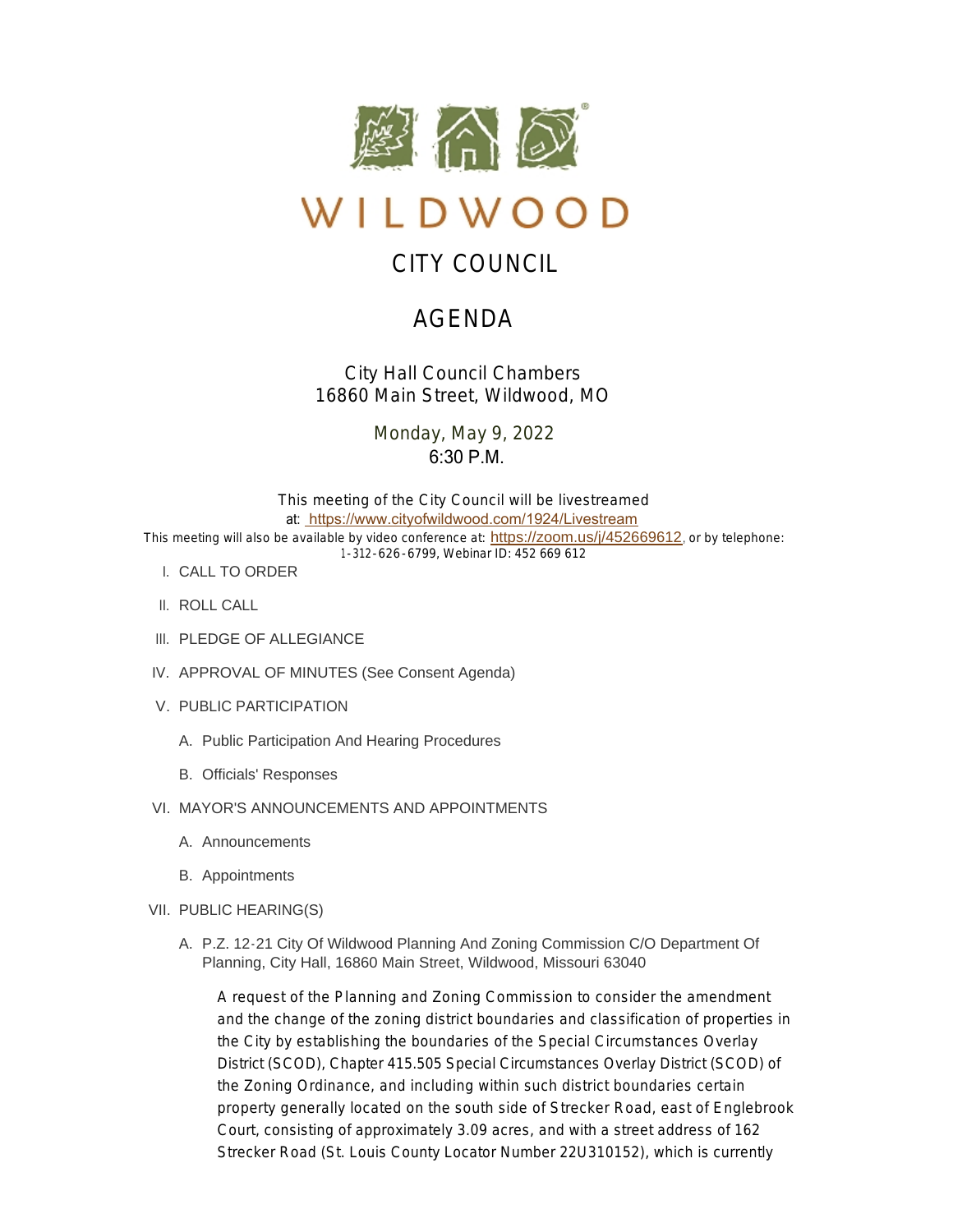zoned R-1 One Acre Residence District. (Ward Four)

B. P.Z. 16-21 City Of Wildwood Planning And Zoning Commission C/O Department Of Planning, City Hall, 16860 Main Street, Wildwood, Missouri 63040

A request of the Planning and Zoning Commission to consider the amendment and the change of the zoning district boundaries and classification of properties in the City by establishing the boundaries of the Special Circumstances Overlay District (SCOD), Chapter 415.505 Special Circumstances Overlay District (SCOD) of the Zoning Ordinance, and including within such district boundaries certain property generally located on the south side of Strecker Road, east of Englebrook Court, consisting of approximately 7.51 acres, and with a street address of 210 Strecker Road (St. Louis County Locator Number 22U220242), which is currently zoned NU Non-Urban Residence District. (Ward Four)

C. Caption: City Of Wildwood Planning And Zoning Commission, C/O Department Of Planning, City Hall, 16860 Main Street, Wildwood, Missouri 63040

**Case Number:** P.Z. 30-21

**Applicant:** City of Wildwood

**Hearing Date:** Monday, May 9, 2022

**Hearing Time:** 7:00 p.m.

**Hearing Location:** City Hall Council Chambers, 16860 Main Street, Wildwood, Missouri 63040

Notice is hereby given that, at its meeting on April 11, 2022, pursuant to Section 415.500(I)(3) of the Code of Ordinances of the City of Wildwood, Missouri (the "City Code") the of the City of Wildwood, Missouri, (the "City Council") exercised its 'Power of Review' of the Planning And Zoning Commission's denial of certain changes to Chapter 415 of the Code of Ordinances of the City of Wildwood by enacting a new Section 415.600 Supplementary Regulations for Agricultural and Aquacultural Operations, which would thereby allow the restoration and authorization of any use permitted by right on any site therein having said type of activity in association with it, without effecting its non-conforming nature. (Wards – All)

# VIII. LEGISLATION

- UNFINISHED BUSINESS A.
	- BILL #2613 1.

AN ORDINANCE OF THE CITY OF WILDWOOD, MISSOURI, SUBMITTING TO THE QUALIFIED VOTERS OF THE CITY, FOR THEIR APPROVAL AT THE GENERAL ELECTION TO BE HELD IN THE CITY ON THE 2ND DAY OF NOVEMBER, 2021, A PROPOSITION TO AUTHORIZE THE CITY TO IMPOSE A SALES TAX OF ONE-HALF OF ONE PERCENT (0.5%) ON ALL RETAIL SALES MADE IN THE CITY, WITH THE REVENUE GENERATED THEREFROM TO BE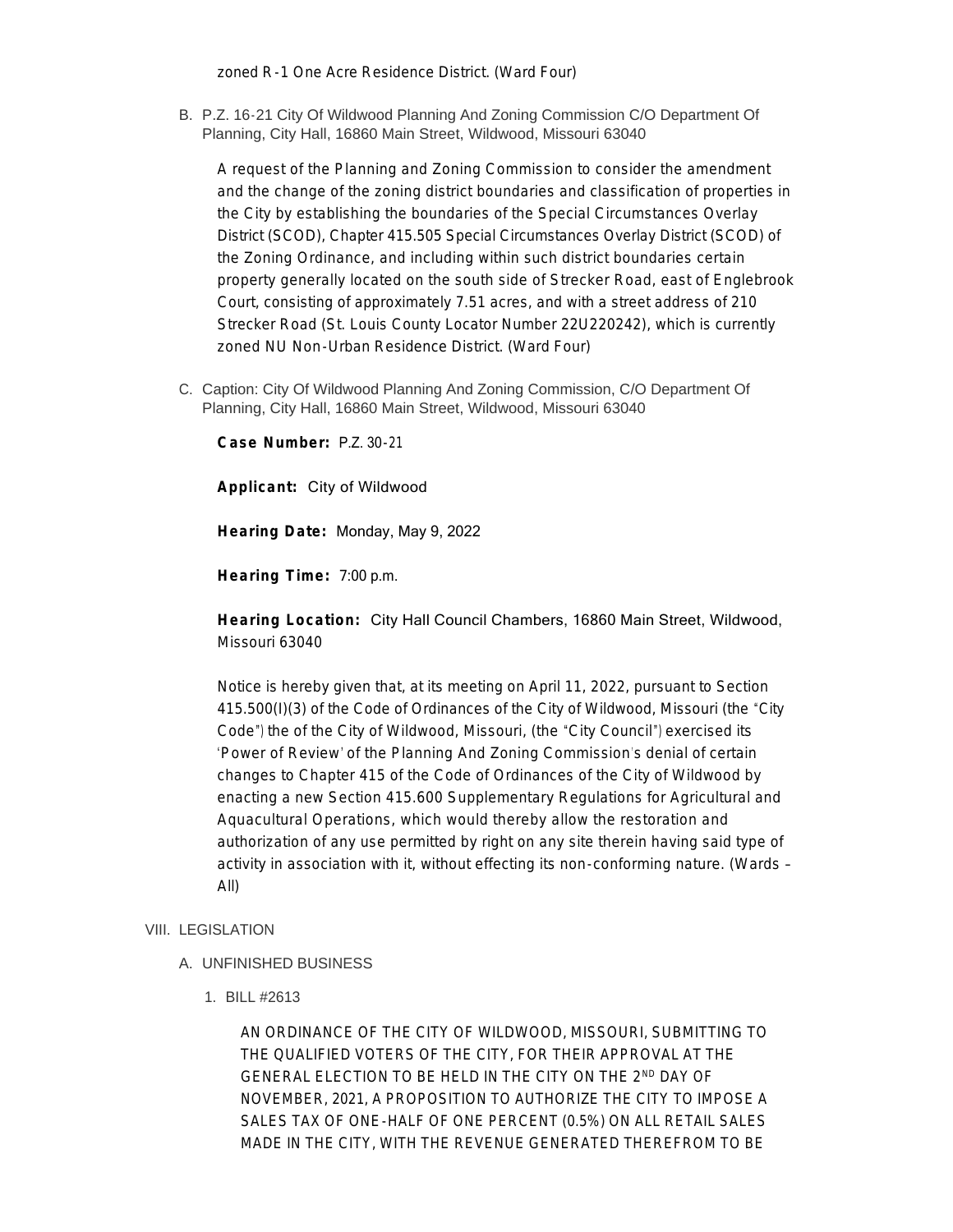USED TO PROVIDE FUNDING FOR STORM WATER CONTROL AND LOCAL PARKS. Recommended by the City Council (Second Reading) (Wards – All)

Direct Budgetary Impact: \$15,000 – \$30,000

Funding Source: General Fund Operating Expenditures

Strategic Plan Goal: Enhanced Green Space

Documents:

# [BILL 2613.PDF](https://www.cityofwildwood.com/AgendaCenter/ViewFile/Item/32593?fileID=34482)

BILL #2676 2.

AN ORDINANCE OF THE CITY OF WILDWOOD, MISSOURI, AUTHORIZING THE MAYOR TO EXECUTE ALL NECESSARY AND REQUIRED ITEMS RELATING TO A PROFESSIONAL SERVICE AGREEMENT WITH HUMAN NATURE AND CIVIL DESIGN, INC. (CDI) FOR THE DEVELOPMENT AND COMPLETION OF DESIGN, ENGINEERING, AND BID SPECIFICATIONS AND PLANS FOR PHASE ONE OF WILDWOOD VILLAGE GREEN IN TOWN CENTER AREA. *Recommended by the*  Planning and Parks Committee (Second Reading) (Ward Eight)

Direct Budgetary Impact: \$193,000

Funding Source: Capital Improvement Program Sales Tax Fund FY2022

Strategic Plan Goal: Enhanced Green Space

Documents:

# [BILL 2676.PDF](https://www.cityofwildwood.com/AgendaCenter/ViewFile/Item/32594?fileID=34483)

BILL #2697 3.

AN ORDINANCE OF THE CITY OF WILDWOOD, MISSOURI, REVISING THE BUDGET FOR THE CITY OF WILDWOOD, MISSOURI, FOR THE FISCAL YEAR COMMENCING ON JANUARY 1, 2021, AND ENDING ON DECEMBER 31, 2021. *Recommended by the City Administrator* (Second Reading) (Wards – All)

Direct Budgetary Impact: \$25,073

Funding Source: All Funds

Strategic Plan Goal: N/A

#### Documents:

[BILL 2697.PDF](https://www.cityofwildwood.com/AgendaCenter/ViewFile/Item/32595?fileID=34484)

BILL #2698 4.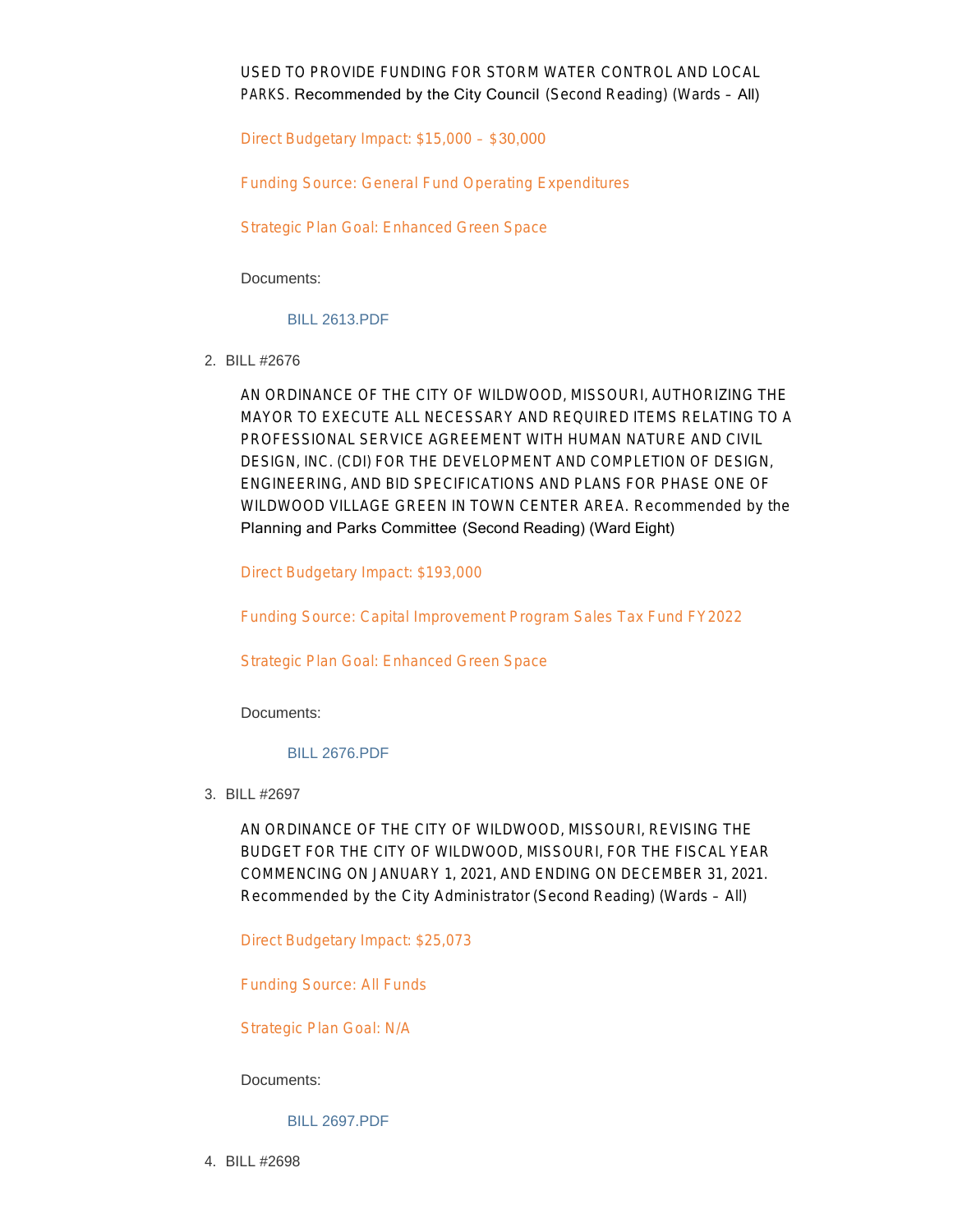AN ORDINANCE OF THE CITY OF WILDWOOD, MISSOURI, AUTHORIZING THE MAYOR TO NEGOTIATE AND EXECUTE A CITY-CONTRACTOR AGREEMENT ON BEHALF OF THE CITY WITH M&H CONCRETE CONTRACTORS, INC., FOR THE FY2022 CONCRETE STREET AND SIDEWALK REPLACEMENT PROJECT, INCLUDING TRAFFIC CONTROL AND OTHER INCIDENTAL ITEMS AS SHOWN ON THE PROJECT SPECIFICATIONS AND DRAWINGS. *Recommended by the*  Administration/Public Works Committee (Second Reading) (Wards – All)

Direct Budgetary Impact: \$885,000

Funding Source: Road and Bridge Fund

Strategic Plan Goal: N/A

Documents:

#### [BILL 2698.PDF](https://www.cityofwildwood.com/AgendaCenter/ViewFile/Item/32596?fileID=34485)

BILL #2699 5.

AN ORDINANCE OF THE CITY OF WILDWOOD, MISSOURI, AUTHORIZING THE MAYOR TO NEGOTIATE AND EXECUTE A COST SHARE AGREEMENT BY AND BETWEEN THE CITY OF WILDWOOD, MISSOURI, AND THE MISSOURI HIGHWAYS AND TRANSPORTATION COMMISSION TO OBTAIN STATE FUNDING FOR THE DESIGN AND CONSTRUCTION OF INTERSECTION IMPROVEMENTS ON STATE ROUTE 100 AT POND ROAD AND AT STATE ROUTE T IN THE CITY. *Recommended by the Administration/Public Works*  Committee (Second Reading) (Wards One and Six)

Direct Budgetary Impact: \$1,505,000.00 (50% 0f \$3,010,000)

Funding Source: Capital Improvement Sales Tax Fund

Strategic Plan Goal: Public Works/Public Safety

Documents:

#### [BILL 2699.PDF](https://www.cityofwildwood.com/AgendaCenter/ViewFile/Item/32597?fileID=34486)

BILL #2700 6.

AN ORDINANCE OF THE CITY OF WILDWOOD, MISSOURI, AUTHORIZING THE MAYOR TO NEGOTIATE AND EXECUTE A COST SHARE AGREEMENT BY AND BETWEEN THE CITY OF WILDWOOD, MISSOURI, AND THE MISSOURI HIGHWAYS AND TRANSPORTATION COMMISSION TO OBTAIN STATE FUNDING FOR THE DESIGN AND CONSTRUCTION OF TURN LANE IMPROVEMENTS ON STATE ROUTE 100 AT MANCHESTER ROAD/BOONESS LANE, WOODLAND MEADOWS DRIVE, HENCKEN ROAD, AND HAWKS REST ROAD/WINDY HOLLOW LANE IN THE CITY. *Recommended by the*  Administration/Public Works Committee (Second Reading) (Wards One and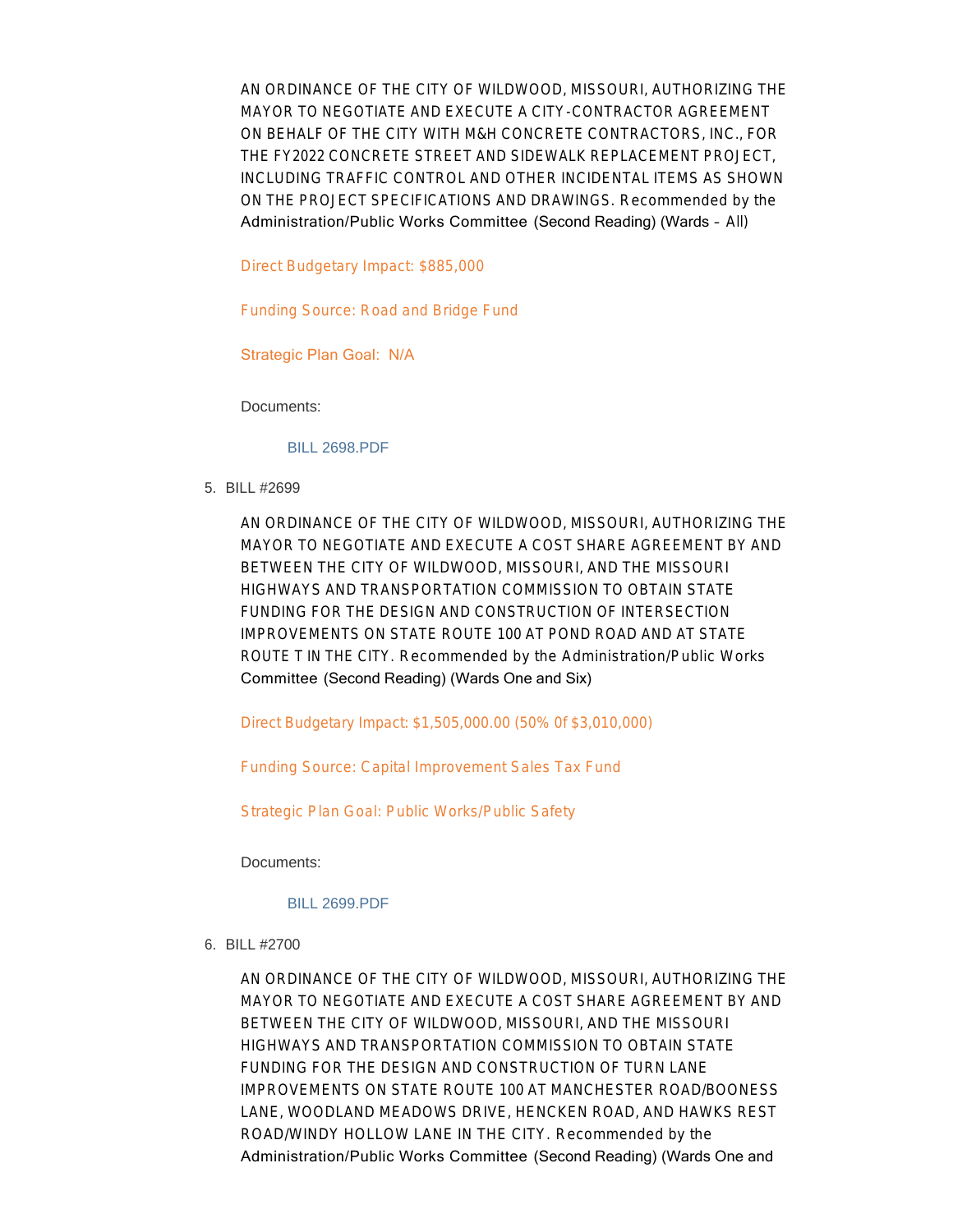Six)

Direct Budgetary Impact: \$1,405,000.00 (50% 0f \$2,810,000)

Funding Source: Capital Improvement Sales Tax Fund

Strategic Plan Goal: Public Works/Public Safety

Documents:

[BILL 2700.PDF](https://www.cityofwildwood.com/AgendaCenter/ViewFile/Item/32598?fileID=34487)

BILL #2701 7.

AN ORDINANCE OF THE CITY OF WILDWOOD, MISSOURI, AUTHORIZING THE MAYOR TO NEGOTIATE AND EXECUTE A CITY-CONSULTANT AGREEMENT WITH CB ENGINEERING, INC., D/B/A COCHRAN, FOR CONSTRUCTION INSPECTION AND MATERIALS TESTING SERVICES FOR CAPITAL IMPROVEMENT PROJECTS FOR THE CITY. *Recommended by the*  Administration/Public Works Committee (Second Reading) (Wards - All)

Direct Budgetary Impact: \$65,000

Funding Source: Capital Improvement Sales Tax Fund or Road and Bridge Fund

Strategic Plan Goal: N/A

Documents:

# [BILL 2701.PDF](https://www.cityofwildwood.com/AgendaCenter/ViewFile/Item/32599?fileID=34488)

- **B. NEW BUSINESS** 
	- BILL #2706 1.

AN ORDINANCE OF THE CITY OF WILDWOOD, MISSOURI, AUTHORIZING A CHANGE IN ZONING FROM THE R-1 ONE ACRE RESIDENCE DISTRICT, WITH A CONDITIONAL USE PERMIT (CUP), TO THE R-3 10,000 SQUARE FOOT RESIDENCE DISTRICT, FOR A 1.39-ACRE PARCEL OF GROUND THAT IS DESIGNATED THE 'NEIGHBORHOOD EDGE' DISTRICT OF THE TOWN CENTER REGULATING PLAN, WHICH IS LOCATED ON THE EAST SIDE OF CENTER AVENUE AT ITS INTERSECTION WITH BORDEAUX WALK WAY. Recommended by the Department of Planning (First Reading) (Ward Eight)

Direct Budgetary Impact: None

Funding Source: N/A

Strategic Plan Goal: N/A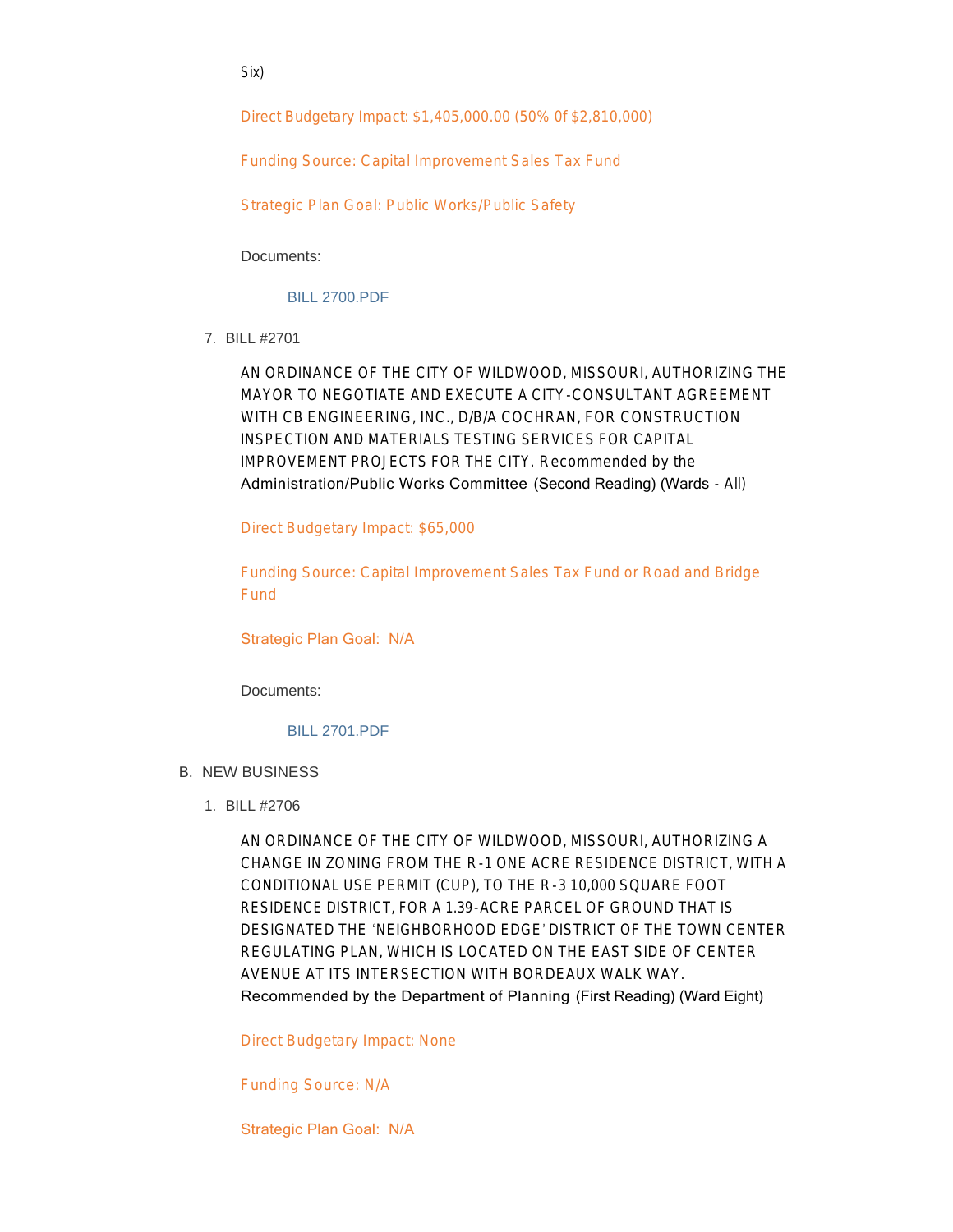BILL #2707 2.

AN ORDINANCE OF THE CITY OF WILDWOOD, MISSOURI, AUTHORIZING THE MAYOR TO NEGOTIATE AND EXECUTE A CITY– CONSULTANT AGREEMENT WITH HR GREEN, INC. TO COMPLETE A TRAFFIC STUDY OF STATE ROUTE 109, FROM STATE ROUTE BA (SOUTH) TO CLAYTON ROAD, WHICH WILL EVALUATE AND RECOMMEND FUTURE IMPROVEMENTS TO THE CORRIDOR. Recommended by the Administration/Public Works Committee (First Reading) (Wards One, Three, and Five)

Direct Budgetary Impact: \$65,000

Funding Source: Capital Improvement Sales Tax Fund

Strategic Plan Goal: Public Works/Public Safety

BILL #2708 3.

AN ORDINANCE OF THE CITY OF WILDWOOD, MISSOURI, AUTHORIZING THE MAYOR TO NEGOTIATE AND EXECUTE A CITY-CONTRACTOR AGREEMENT ON BEHALF OF THE CITY WITH PRECISION CONCRETE CUTTING, INC. FOR THE REMOVAL OF SIDEWALK TRIP HAZARDS ON RESIDENTIAL STREETS WITHIN GARDEN VALLEY FARMS, OAK RIDGE TRAILS AND WESTHAMPTON WOODS SUBDIVISIONS. *Recommended by the Administration/Public Works*  Committee (First Reading) (Ward Three)

Direct Budgetary Impact: \$41,262

Funding Source: Road and Bridge Fund

Strategic Plan Goal: Public Works/Public Safety

# IX. RESOLUTIONS

- X. CONSENT AGENDA
	- A. Approval Of April 25, 2022 Work Session & Regular Meeting Minutes

Documents:

# [4-25-2022 DRAFT MINUTES.PDF](https://www.cityofwildwood.com/AgendaCenter/ViewFile/Item/32589?fileID=34481)

B. Approval Of Expenditures - Motion To Grant The Mayor Authority To Approve May 2022 Expenditures (Wards – All)

# XI. MISCELLANEOUS

- A. Protest P.Z. 12-21 City Of Wildwood Planning And Zoning Commission C/O Department Of Planning, City Hall, 16860 Main Street, Wildwood, Missouri 63040 (Ward Four)
- B. Protest P.Z. 16-21 City Of Wildwood Planning And Zoning Commission C/O Department Of Planning, City Hall, 16860 Main Street, Wildwood, Missouri 63040 (Ward Four)